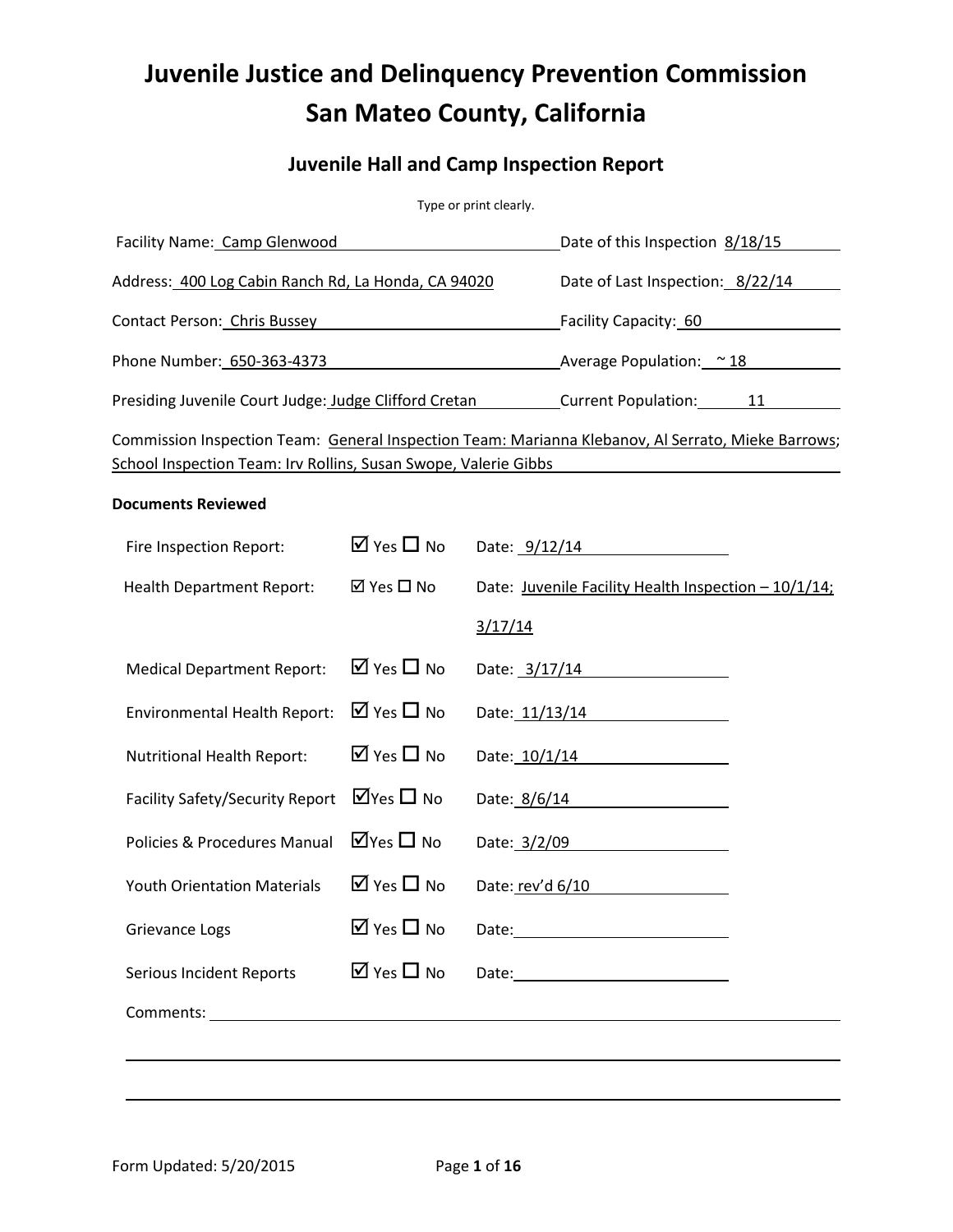### **Persons Interviewed**

| M Youth                              |
|--------------------------------------|
| $\Box$ Superintendent                |
| $\Box$ Medical Staff                 |
| $\overline{\mathbf{M}}$ School Staff |
| $\overline{\mathbf{M}}$ Supervisor   |
| ☑ Youth Supervisor/Counselor         |
| $\Box$ Food Services Staff           |
| $\Box$ Other:                        |

### **General Information**

Does the facility house minors under Section 601 of the Welfare & Institutions Code (status offenses)?  $\Box$  Yes  $\overline{\boxtimes}$  No

If "Yes", are these minors separated from those minors classified under Section 602 of the Welfare and Institutions Code (juvenile delinguency)?  $\Box$  Yes  $\Box$  No If "Yes", explain:

Has the facility exceeded capacity since last inspection? (Section 1343)  $\Box$  Yes  $\Box$  No If "Yes", explain (by how many, for how long, was BSCC notified if longer than 15 calendar days in a month):

Fire Department Pre-Plan for Emergencies (Section 1325):  $\boxtimes$  Yes  $\Box$  No Date of Last Drill:  $\frac{3}{11}{15}$ evacuation drill to YSC; coordinated with fire dept and sheriff. In May they evacuated to YSC because of the smell of gas.

Staff Pre-Plan for Emergencies (Section 1327):  $\boxtimes$  Yes  $\Box$  No Date of Last Drill: 7/21/15

### Since Last Inspection

Number of Suicides: 0 Number of Suicide Attempts: 0

Number of Escapes: 3 Number of Escape Attempts:: 0

Number of Deaths: 0 Number of Serious Injuries: 0

Comments: The 3 escapes were youth who walked away from camp – all were recovered.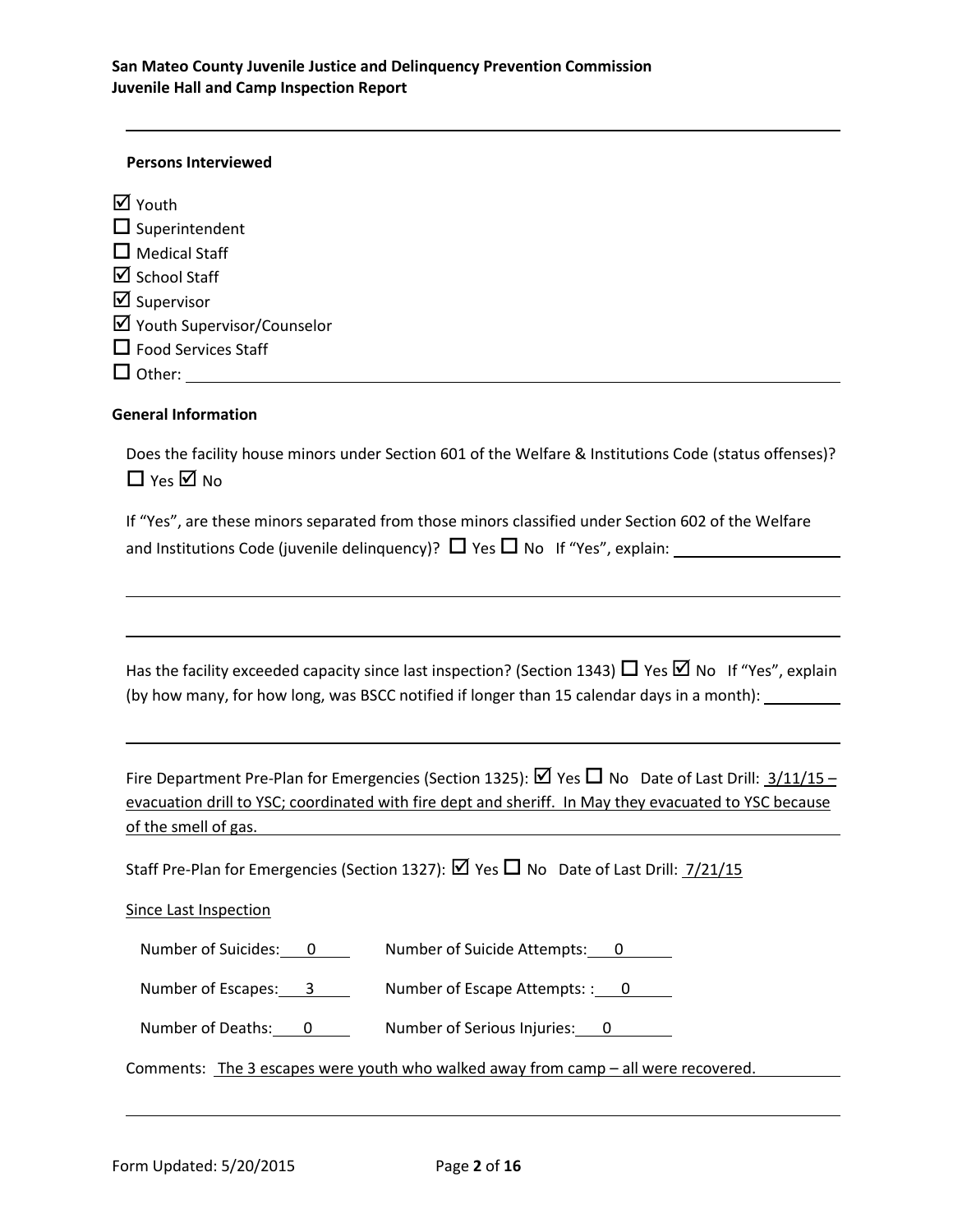### **Staffing (Section 1321, 1328)**

Staff to youth ratio: Awake (at least  $1:10$ ):  $1:5$  Sleeping (at least  $1:30$ ):  $2:11$ 

How, when and how frequently are safety checks conducted? (Section 1328) (There should be direct visual observation of youth at least every 15 minutes during hours when youth are asleep or when youth are in their rooms, confined in holding cells or confined to their bed in a dormitory) Every 15 minutes

How is staff backup handled during grave-yard shift? ISM is called or 911 if it's an emergency situation

Language support provided in: English, Spanish

Describe general staff and youth interactions: The interactions that we observed between youth and staff were respectful and positive. It was clear from some of the interactions that the youth and staff had a good rapport. From our observations, it seemed clear that the staff care about the youth and several of the staff were always looking at ways to improve programs and opportunities for the youth.

Describe the diversity (ethnicity, language, gender) of staff: Hispanic, African American, Pacific Islander. 2 female GSs – would like to have 1 more. 1 female chef

Describe training of staff (Section 1322): 24 hours of state standard corrections classes; 160 hours juvenile core training; 40 hours PC832 laws of arrest; additional training at camp – shadow and reverse shadow

Does staff have access to a written Policy and Procedures manual?  $\boxtimes$  Yes  $\Box$  No If "No", explain:

In admin building the contract of the contract of the contract of the contract of the contract of the contract o

If "Yes", does it meet the requirements of Section 1324?  $\Box$  Yes  $\Box$  No

Comments:

### **Conditions of Grounds and Building Exterior**

Lawns:  $\boxtimes$  Acceptable  $\Box$  Unacceptable: brown because of drought

Playing Fields:  $\boxtimes$  Acceptable  $\Box$  Unacceptable:

Blacktop:  $\boxtimes$  Acceptable  $\Box$  Unacceptable: basketball court has been repaved

Paint:  $\Box$  Acceptable  $\Box$  Unacceptable: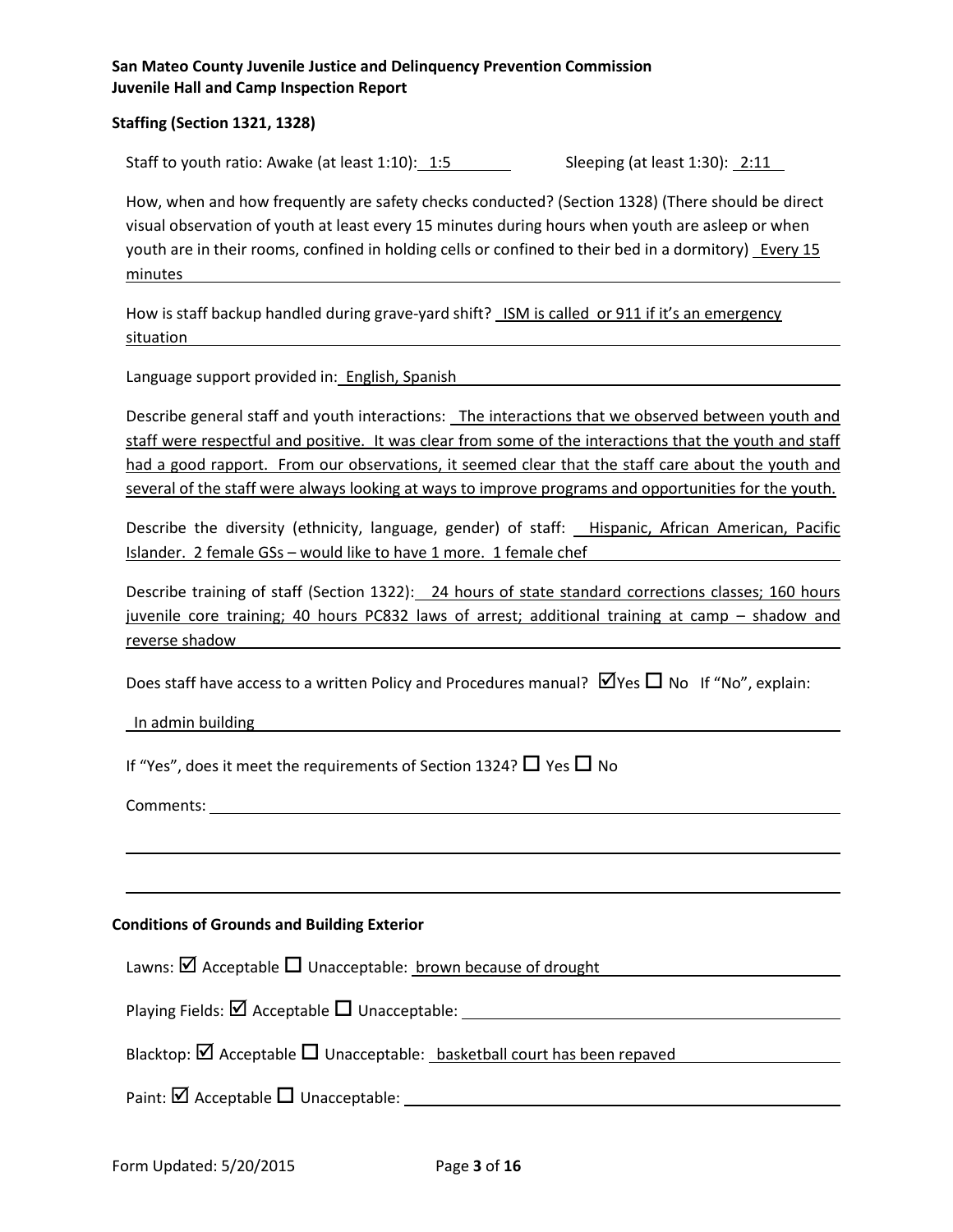| Comments: Paint was peeling on several of the posts that hold the covering for the exterior walkways.<br>Staff commented that the youth rub things against the post (books, etc) while they are lined up and<br>that is why the paint is peeling. There is lead paint underneath the exterior paint. There is a plan to<br>replace these posts and Glenwood is waiting to hear from the project manager on a timeline for the                        |
|------------------------------------------------------------------------------------------------------------------------------------------------------------------------------------------------------------------------------------------------------------------------------------------------------------------------------------------------------------------------------------------------------------------------------------------------------|
| <b>Condition of Interior of Building</b>                                                                                                                                                                                                                                                                                                                                                                                                             |
|                                                                                                                                                                                                                                                                                                                                                                                                                                                      |
|                                                                                                                                                                                                                                                                                                                                                                                                                                                      |
|                                                                                                                                                                                                                                                                                                                                                                                                                                                      |
|                                                                                                                                                                                                                                                                                                                                                                                                                                                      |
|                                                                                                                                                                                                                                                                                                                                                                                                                                                      |
|                                                                                                                                                                                                                                                                                                                                                                                                                                                      |
|                                                                                                                                                                                                                                                                                                                                                                                                                                                      |
| Describe storage of Cleaning Fluids/Chemicals: Locked in administration building                                                                                                                                                                                                                                                                                                                                                                     |
| Weapon Locker Location: $\square$ Acceptable $\square$ Unacceptable: there is no weapons locker – weapons are<br>not allowed. Sheriff's deputies, etc are instructed to leave weapons locked in trunk of car                                                                                                                                                                                                                                         |
|                                                                                                                                                                                                                                                                                                                                                                                                                                                      |
|                                                                                                                                                                                                                                                                                                                                                                                                                                                      |
| Are Art, Books, Personal Items Allowed in Rooms: $\boxtimes$ Yes $\Box$ No Explain policy: Photos not allowed<br>because they might cause fights. They can have books and appropriate art (no gang/drug/alcohol art<br>unless approved by teacher/GS for project). The same state of the state of the state of the state of the state of the state of the state of the state of the state of the state of the state of the state of the state of the |
| Court Holding Area (access to water and toilet?): $\Box$ Acceptable $\Box$ Unacceptable: $n/a$                                                                                                                                                                                                                                                                                                                                                       |
|                                                                                                                                                                                                                                                                                                                                                                                                                                                      |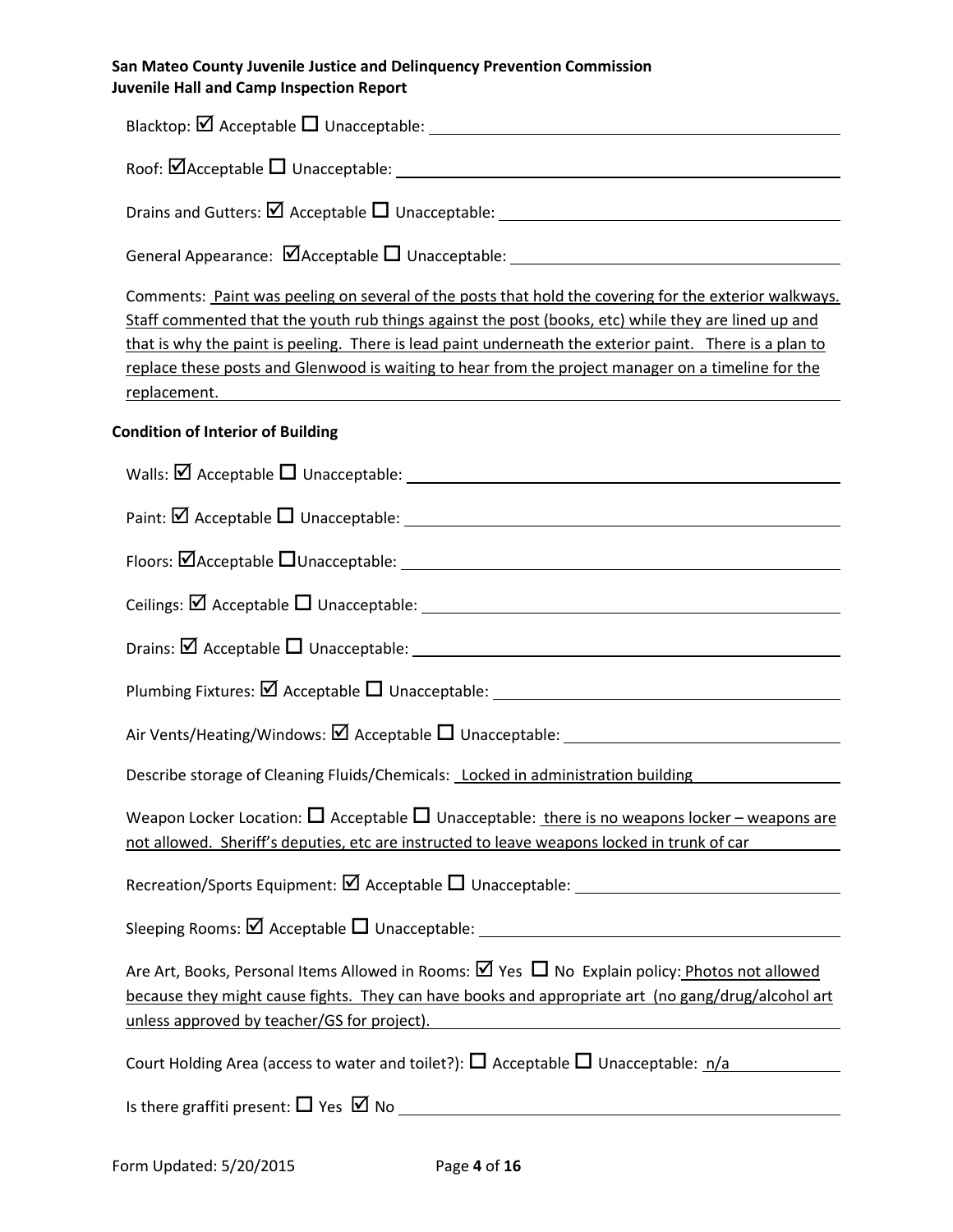Bedding  $\boxtimes$  Acceptable  $\square$  Unacceptable:

| Are clean sheets provided at least once a week? $\boxtimes$ Yes $\Box$ No – Initially reported that it was<br>changed every two weeks during our inspection. Followed up with Mr. Bussey would said they were<br>providing clean sheets every week now. |
|---------------------------------------------------------------------------------------------------------------------------------------------------------------------------------------------------------------------------------------------------------|
|                                                                                                                                                                                                                                                         |
| Does each bed have a mattress, pillow, sheets and a blanket? $\boxtimes$ Yes $\Box$ No                                                                                                                                                                  |
| Are there ample blankets: $\boxtimes$ Yes $\Box$ No                                                                                                                                                                                                     |
| Study Area: $\boxtimes$ Acceptable $\Box$ Unacceptable: Can study at table in unit or on their beds                                                                                                                                                     |
|                                                                                                                                                                                                                                                         |
|                                                                                                                                                                                                                                                         |
| Are Hallways Clear? $\boxtimes$ Yes $\Box$ No                                                                                                                                                                                                           |
|                                                                                                                                                                                                                                                         |
| Comments: Living units were clean. Because of the small population there, the feeling in the units<br>was different than when the population is higher (not all the beds were occupied/made up with<br>bedding)                                         |
| <b>Intake and Release Procedures</b>                                                                                                                                                                                                                    |
| Are there written policies on classification of youth for the purpose of determining housing placement<br>in the facility? (Section 1352): $\boxtimes$ Yes $\Box$ No                                                                                    |
| Explain: Policy 16.2                                                                                                                                                                                                                                    |
|                                                                                                                                                                                                                                                         |
| Are there written policies for release of youth from custody? (Section 1351): $\boxtimes$ Yes $\Box$ No                                                                                                                                                 |
| Explain: One page entitled "Camp Glenwood Points Program Release Schedule"                                                                                                                                                                              |
| Are there written policies for addressing the separation of youth? (Section 1354) $\boxtimes$ Yes $\Box$ No                                                                                                                                             |
| Explain: Policy #16.2 plus informal policies about not mixing youth of different ages. If fighting, youth<br>are temporarily removed from the section of facility                                                                                       |
| Are youth held for more than 30 days provided an assessment and plan? (Section 1355) $\boxtimes$ Yes $\Box$ No                                                                                                                                          |

Explain: Probation officer creates case plan incorporating programs as appropriate. All youth stay longer than 30 days and go through the Glenwood program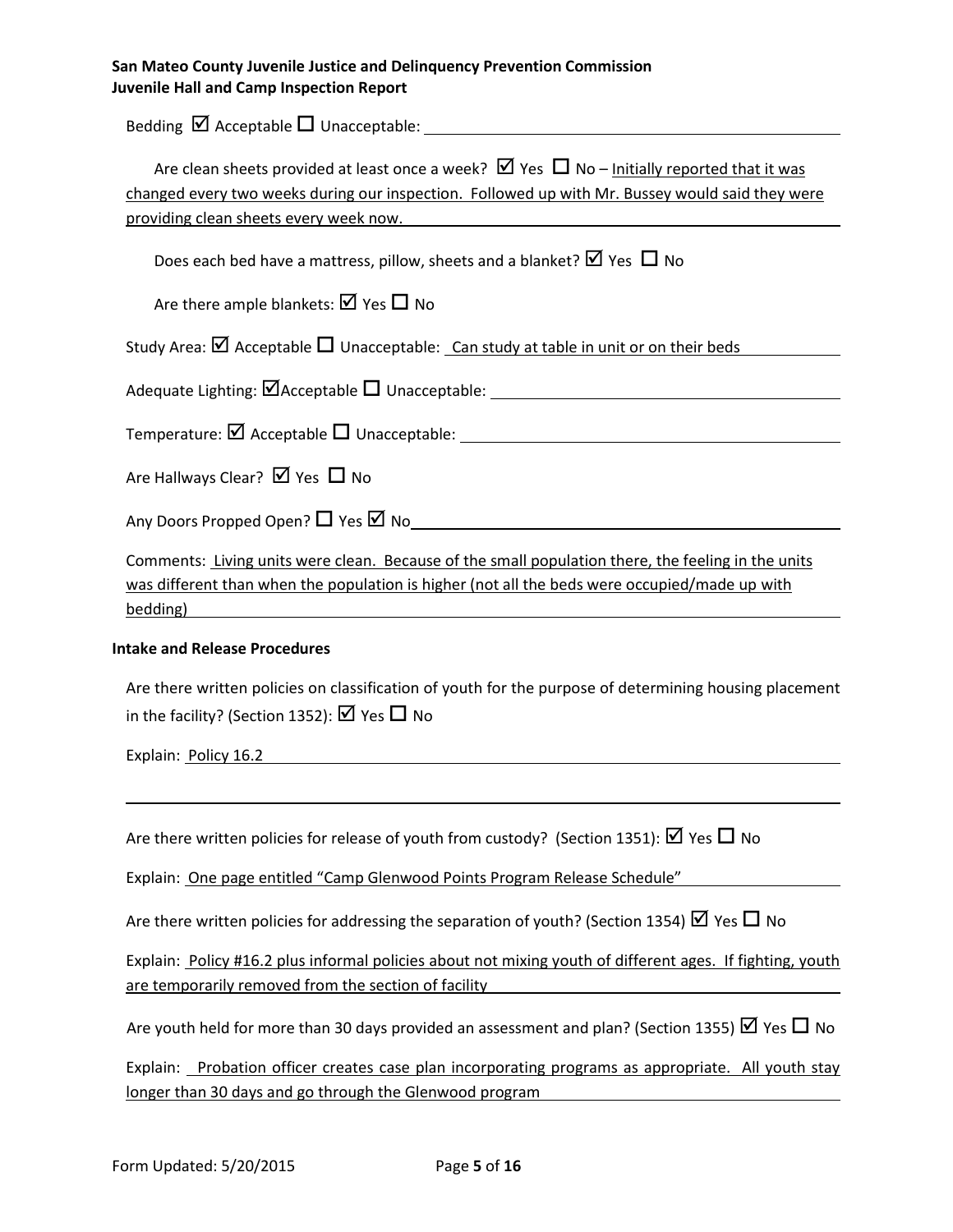Are there written policies ensuring the availability of counseling and casework for all youth? (Section 1356)  $\overline{M}$  Yes  $\overline{\Box}$  No

Explain: Policy #17.1 (a)

### **Orientation of Youth (Section 1353)**

Are youth oriented to the rules and procedures? How?  $\boxtimes$  Yes  $\Box$  No

Explain: On intake, met by GS who explains rules and procedures. Often done at YSC prior to arrival. Youth given "Youth Handbook"

Are rules and grievance procedures posted?  $\boxtimes$  Yes  $\Box$  No

Explain: Grievance forms and boxes posted in all four sections/units

What is in place to ensure that these rules and procedures are understood by youth? One on one contact with counselors, their attorneys, mental health counselors and teachers

Interviewed Youth:  $\boxtimes$  Yes  $\Box$  No Details: Several of the youth we spoke to commented that they felt that school was not challenging enough. One youth recognized that youth of all different levels come to Glenwood but that he wasn't getting schoolwork that was challenging enough for him.

### **Meals/Nutrition (Sections 1460-1467)**

Kitchen (Section 1466: clean, knives and chemicals locked):  $\boxtimes$  Acceptable  $\Box$  Unacceptable:

Have the youth working in the kitchen been trained? (Section 1467):  $\boxtimes$  Yes  $\Box$  No

Details: They have a Culinary Arts program where youth can earn a Food Service certification

Are meals served cafeteria style?  $\Box$  Yes  $\Box$  No Details:

Are youth permitted to converse during meals?  $\boxtimes$  Yes  $\Box$  No Details: Youth must be quiet during announcements and beginning of meal while everyone is getting seated but then may converse.

Are staff present and supervising during meals?  $\boxtimes$  Yes  $\Box$  No Details:

Are weekly menus posted?  $\boxtimes$  Yes  $\Box$  No Details Menus were supposed to posted in sections, but were not. Staff corrected this and posted them while we were there.

Are servings ample, nutritious, appetizing (Section 1461)?  $\boxtimes$  Yes  $\Box$  No Details: The meal we shared while we were there was appetizing. The chef often uses produce from the garden.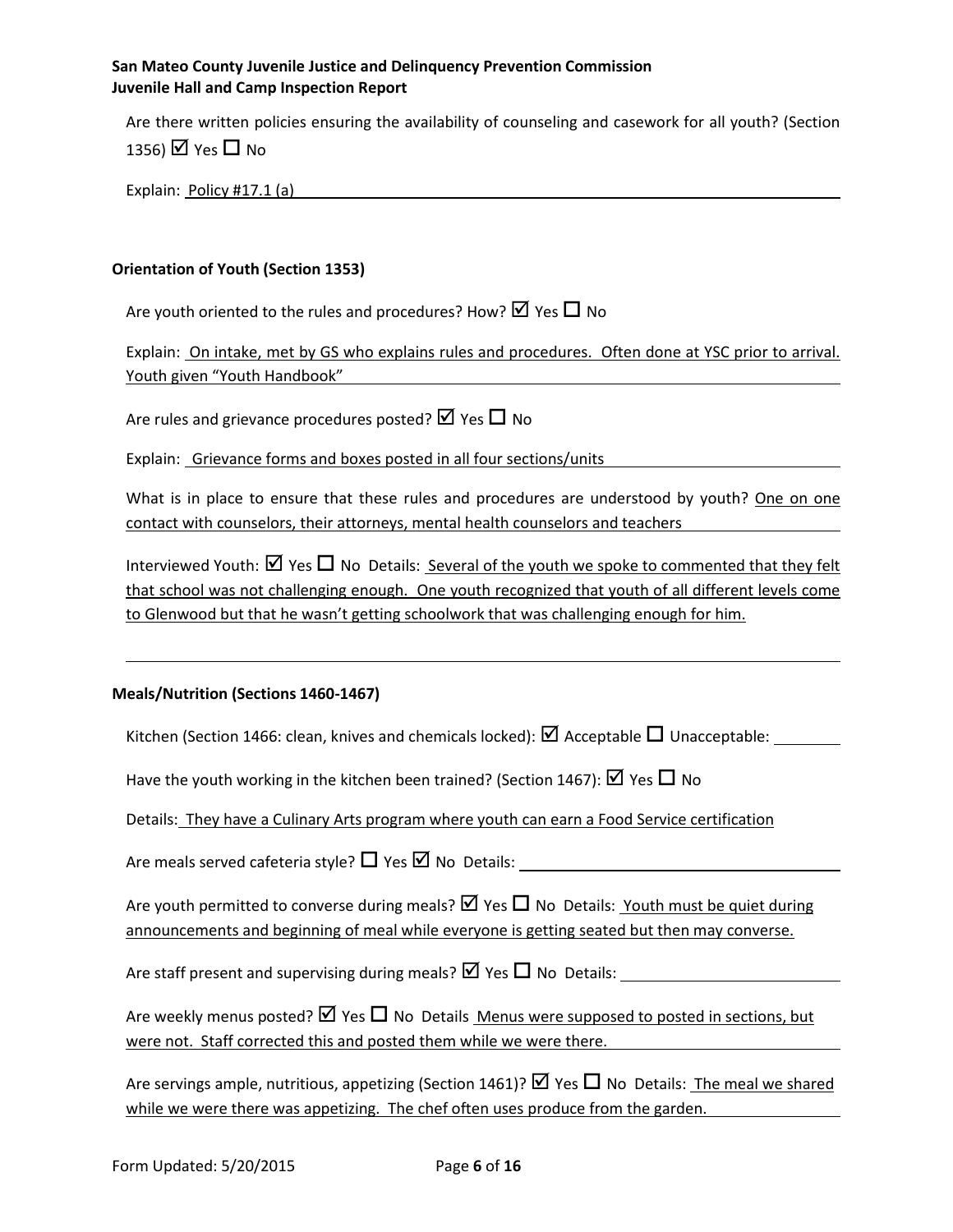One staff member said that leadership is talking about the possibility of lowering the quality of the food at Glenwood to match the less fresh food in the YSC. The Commission would be concerned about any decrease in food quality. We followed up with Probation who said there were no plans to change the food.

Vulnerable youth protected from having food taken from them?  $\boxtimes$  Yes  $\Box$  No Details:

Length of time allowed to eat (should be at least 20 minutes)?: 25 minutes

Mealtimes (no more than 14 hours between meals without a snack)

Breakfast: 8am Lunch: 12 Dinner: 5pm

Comments: Night snack at 8pm – could be graham crackers, rice crispy treat, granola bars – and milk; 11am snack is fruit

### **Personal Appearance of Youth**

Overall appearance:  $\boxtimes$  Acceptable  $\Box$  Unacceptable:

Showers (Section 1468: daily, privacy, supervised):  $\boxtimes$  Acceptable  $\Box$  Unacceptable:

Condition of clothing (Section 1480-1482: clean, fit, etc.):  $\Box$  Acceptable  $\Box$  Unacceptable:

Clothing appropriate to current weather:  $\Box$  Acceptable  $\Box$  Unacceptable:

Comments:

### **Programs (Sections 1370-1378)**

At least 3 hours of recreation, programs and exercise during the week including at least 1 hour of large muscle activity and one hour of daily access to unscheduled activities (such as reading, television, radio, music, video and games)?  $\boxtimes$  Yes  $\Box$  No

At least 5 hours of recreation, programs and exercise on Saturday, Sunday and other non-school days including at least 1 hour of large muscle activity and one hour of daily access to unscheduled activities (such as reading, television, radio, music, video and games)?  $\boxtimes$  Yes  $\Box$  No

Access to Religious Services (Section 1372):  $\boxtimes$  Acceptable  $\Box$  Unacceptable

Describe: One service on Sunday with different denominations coming in to perform the service; If no one from the community comes in, they can watch Joel Osteen. The current services are Christian/Catholic only, but there have been no requests for other types of services.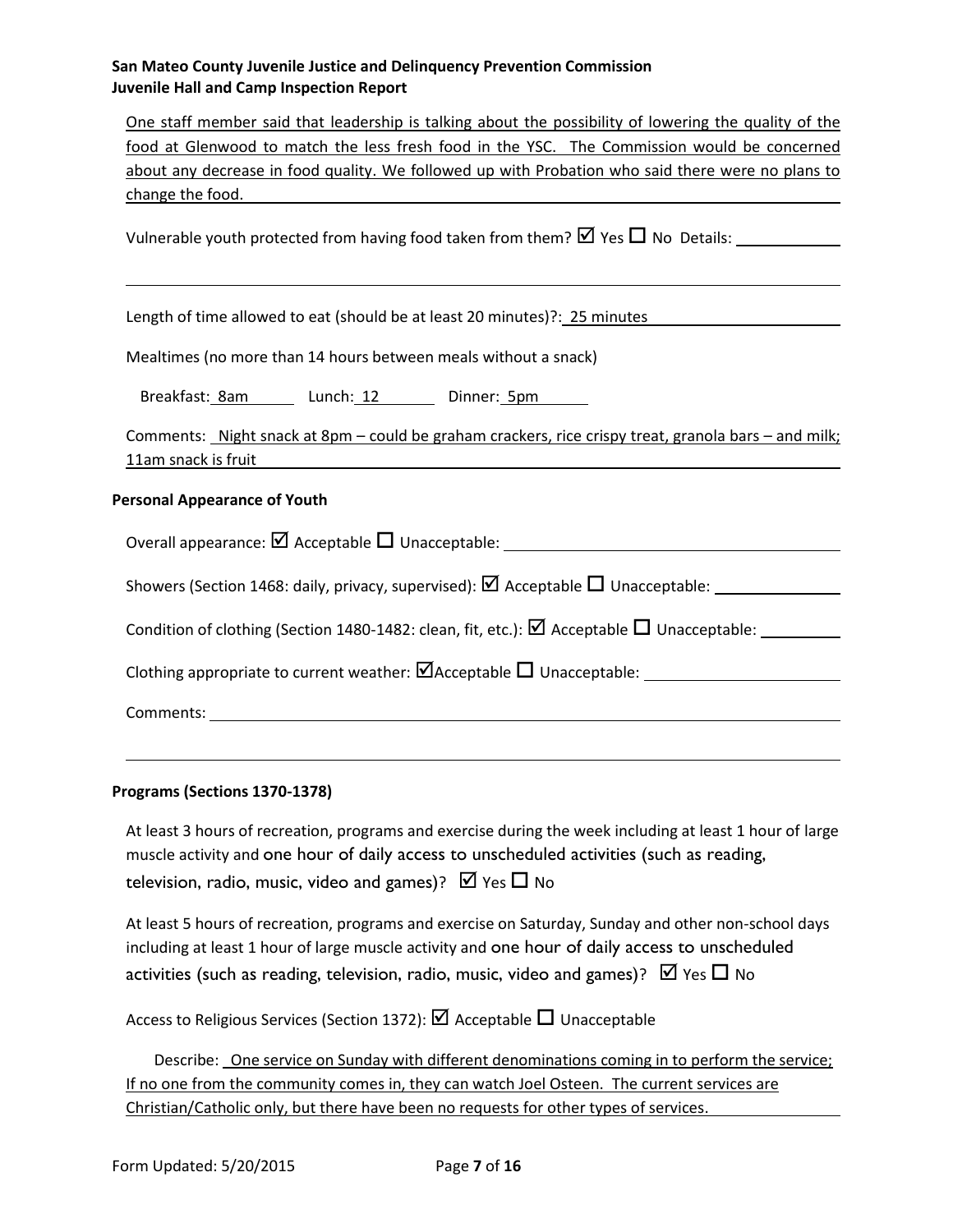| San Mateo County Juvenile Justice and Delinquency Prevention Commission |
|-------------------------------------------------------------------------|
| Juvenile Hall and Camp Inspection Report                                |

Are youth who do not want to attend religious services offered an alternative?  $\boxtimes$  Yes  $\Box$  No

They can have meditation or quiet time (allowed to read)

Volunteer Program:  $\boxtimes$  Yes  $\Box$  No

|                     | Describe: Youth participate in Habitat for Humanity, Project Rebuild, do YMCA trail cleaning 3x    |
|---------------------|----------------------------------------------------------------------------------------------------|
|                     | month. In the past they have also done work in the La Honda community to foster their relationship |
| with the community. |                                                                                                    |

Family Reunification Planning:  $\boxtimes$  Yes  $\Box$  No

Describe: Work on building family relationship from beginning

Substance Abuse Counseling:  $\boxtimes$  Yes  $\Box$  No

Describe: Drug and Alcohol; Star Vista

Other Counseling Services:  $\boxtimes$  Yes  $\Box$  No

Describe: <u>with the contract of the contract of the contract of the contract of the contract of the contract of the contract of the contract of the contract of the contract of the contract of the contract of the contract o</u>

Victim Awareness Classes:  $\Box$  Yes  $\Box$  No

Describe:

Gang Awareness Classes:  $\boxtimes$  Yes  $\Box$  No

Details: Second Chance

Sexual Harassment Classes:  $\Box$  Yes  $\Box$  No

Details: No classes at camp but Probation Officer may assign it

Parenting Classes:  $\boxtimes$  Yes  $\Box$  No

Details: Once a week for 10 weeks - Jessica Arrellano teaches it when they have a father at camp.

Vocational Classes:  $\boxtimes$  Yes  $\Box$  No

Details: Glenwood using the Pax and Patterson programs (they have units on laying tile, plumbing, etc) but they are not doing as much of this because the younger kids are not able to understand the safety concerns. Staff reports that there used to be more focus on having and keeping jobs once they youth left Glenwood. In the past, about 80% of the youth would have jobs which was important to their self esteem and their success. It kept a consistency of structure for them. Some staff report feeling that there needs to be more support once youth are released to keep a job and structure.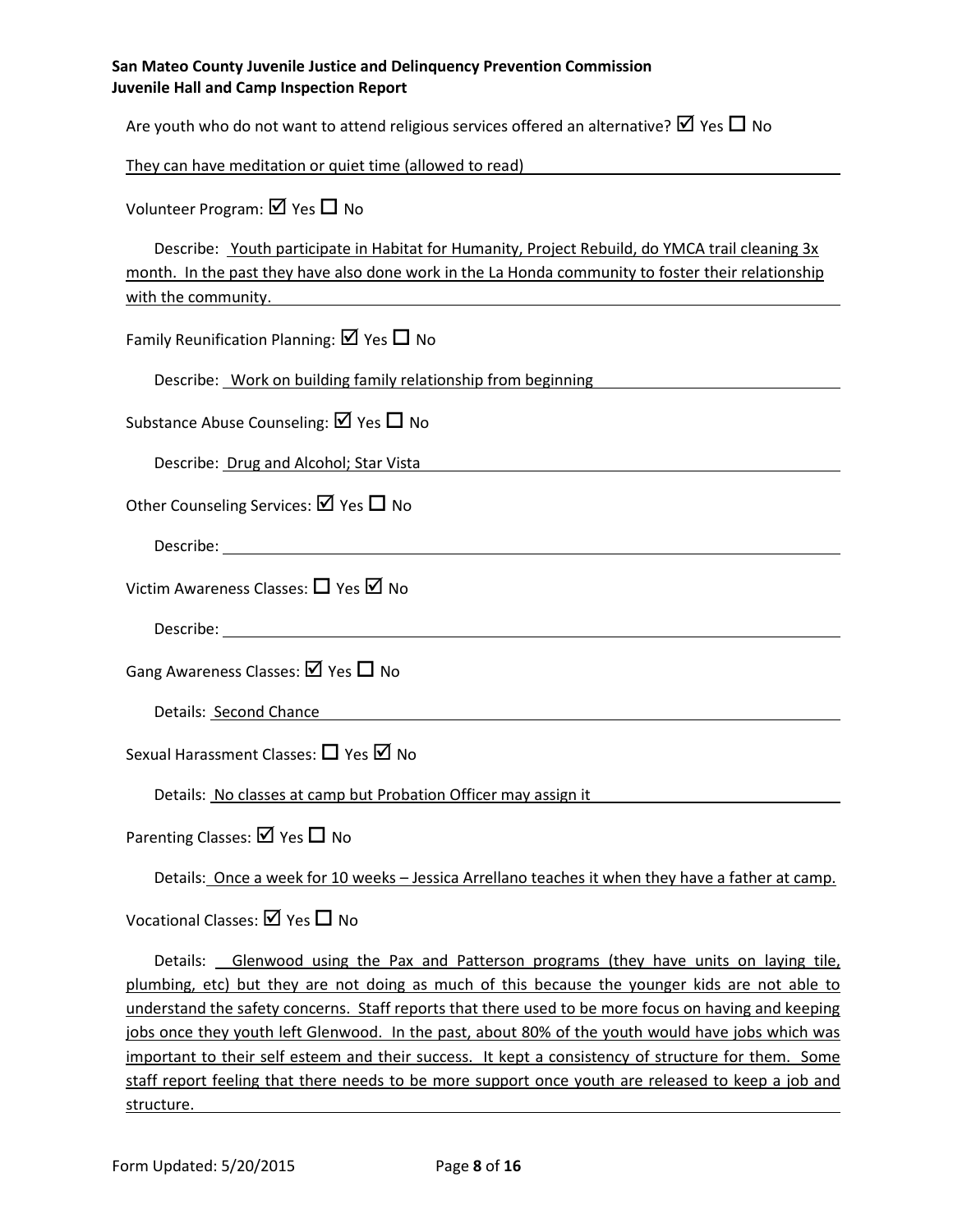Work Program:  $\boxtimes$  Yes  $\Box$  No

Describe: Culinary Arts Program – a 4-6 week program where youth get a food handling certificate upon completion. Several have been offered a spot in the EPA job training program. Staff also take kids to job interviews and job fairs; they also do work details at Glenwood – cleaning the units, clearing brush, etc

Other Social Awareness Programs (Section 1378): FLY, yoga, meditation, book club

Under what circumstances can programming be suspended? Safety and security concerns; someone is AWOL; weapons search

How many days since last inspection has programming as a whole been suspended? None

### **Discipline of Youth (Section 1390, 1391)**

Describe the discipline process of youth: They use a point system to earn privileges. They get written up for bad behavior and points or privileges are taken away. They use progressive discipline.

How many incidents were there requiring use of force since the last inspection? (Section 1357):  $\sim 21$ 

Details: They consider use of force to be anything that has a staff member laying a hand on a youth.

How many incidents were there requiring use of physical restraints since the last inspection? :  $\sim$ 21

Details: About 21 youth were removed to YSC for varying levels of offenses (from verbal threats to assault/fighting) Youth are always handcuffed when they are removed to YSC .

How many incidents were there requiring use of safety room since the last inspection? n/a

Details:

Are all incidents which result in physical harm, serious threat of physical harm, or death reported in writing?  $\boxtimes$  Yes  $\Box$  No Explain: Yes, but they have never had that happen.

When are searches of youth conducted (Section 1360)? When they arrive at the facility, when they leave the facility and randomly if things are missing

Comments: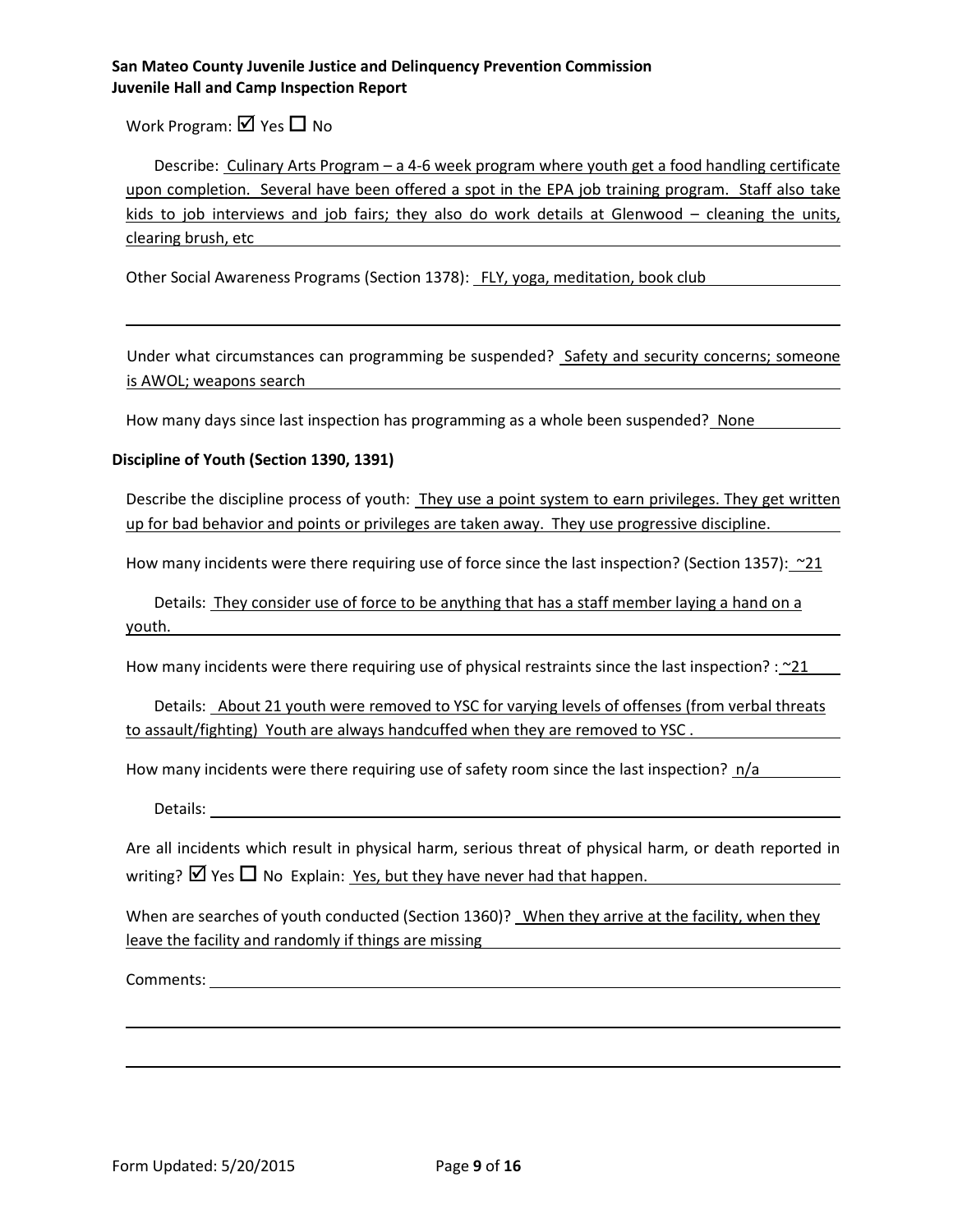# **Grievances (Section 1361)**

| Describe the Grievance Process: $\boxtimes$ Acceptable $\Box$ Unacceptable: Youth fills out the grievance form.<br>ISM collects them. The GS3s review them. They can appeal to the ISM. |
|-----------------------------------------------------------------------------------------------------------------------------------------------------------------------------------------|
| Number of grievances since last inspection: 18                                                                                                                                          |
| Trends and/or Comments: No noticeable trends Trends And Trends And Trends And Alexander And Alexander And Alex                                                                          |
|                                                                                                                                                                                         |
|                                                                                                                                                                                         |
| Correspondence (Section 1375) / Telephone (Section 1376)                                                                                                                                |
|                                                                                                                                                                                         |
|                                                                                                                                                                                         |
| Is incoming/Outgoing Mail screened? $\boxtimes$ Yes $\Box$ No                                                                                                                           |
|                                                                                                                                                                                         |
| Provisions for Confidential Correspondence: $\boxtimes$ Yes $\Box$ No                                                                                                                   |
|                                                                                                                                                                                         |
| Access to Telephone? $\boxtimes$ Yes $\Box$ No                                                                                                                                          |
| Details: 1 phone call per week for everyone<br><u> 1989 - Johann Stein, fransk politik (f. 1989)</u>                                                                                    |
|                                                                                                                                                                                         |
|                                                                                                                                                                                         |
| <b>Visiting (Section 1374)</b>                                                                                                                                                          |
| Visiting Schedule: Weekdays none Weekends SUN 1:30 - 4pm Special Events                                                                                                                 |
|                                                                                                                                                                                         |
|                                                                                                                                                                                         |
|                                                                                                                                                                                         |
|                                                                                                                                                                                         |
|                                                                                                                                                                                         |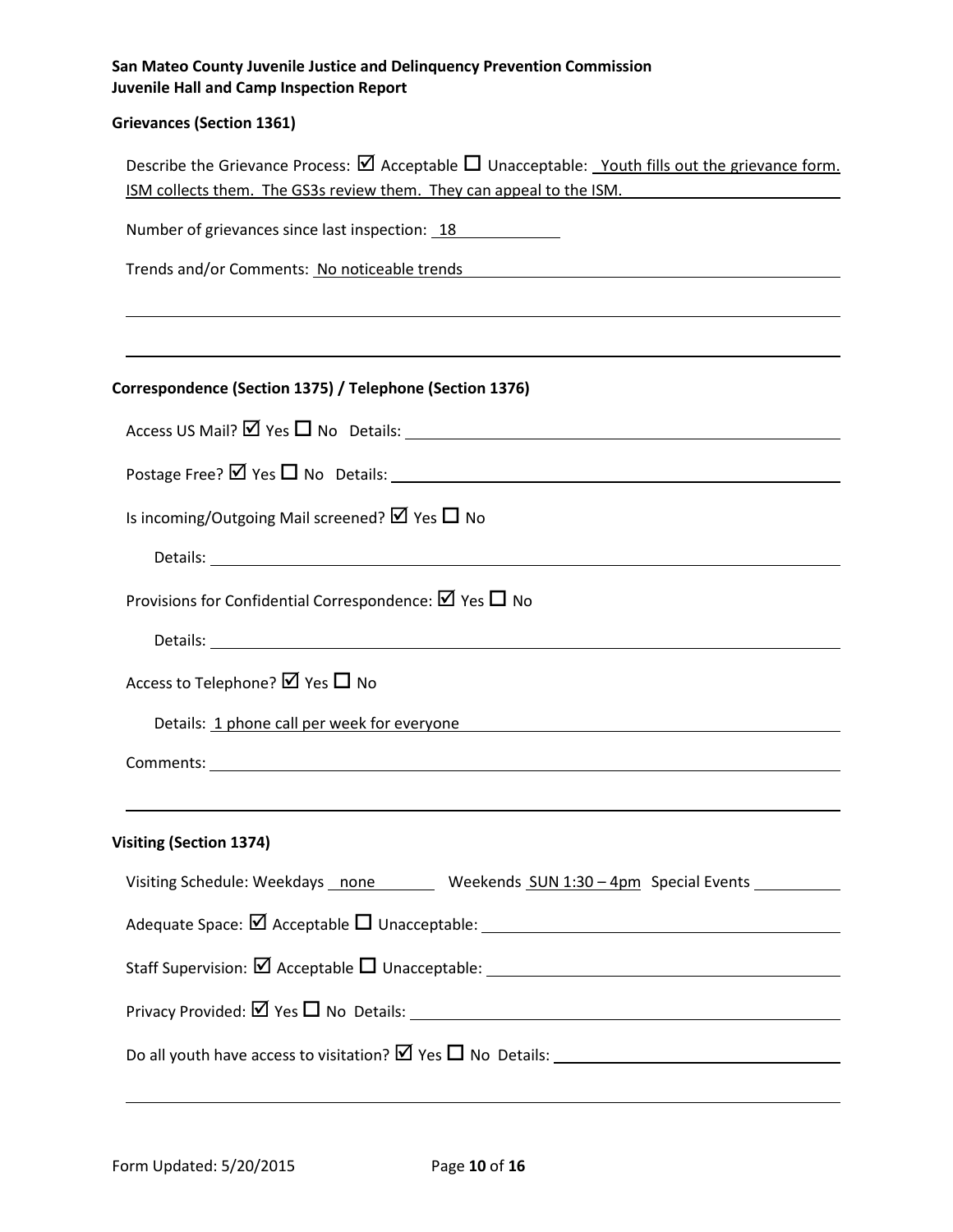Under what circumstances would visitation be restricted? Safety or security concern

Are visitation logs kept?  $\Box$  Yes  $\Box$  No Details:

### **School (Section 1370) (See Also ATTACHMENT 1: SCHOOL SUPPLEMENT)**

Number of Full-Time Instructors: 2 Summer; 3 Fall

Number of Full-Time Instructional Aids: 1 Summer; 0 Fall

Frequency of Substitute Teachers: <1/week Number of youth attending School: 10 - 20

Average Classroom Size: 6/12 Max Classroom Size: 20

Number of youth on independent study: 0 \_\_\_\_ Reason: \_\_\_\_\_\_\_\_\_\_\_\_\_\_\_\_\_\_\_\_\_\_\_\_\_\_\_

Number of youth not attending school: 0 Reason: If students fail to meet behavioral standards of Camp Glenwood, they are reassigned to the YSC and Hillcrest School

Describe the general atmosphere of the classrooms: Students are well-behaved and teachers appear to have established a positive working relationship with them; relaxed and informal.

Adequate Supplies, Books, Paper, Computer?  $\Box$  Acceptable  $\Box$  Unacceptable: Teachers report having easy access to what they need.

Access to Computers/Internet?  $\boxtimes$  Yes  $\Box$  No Details: Glenwood will be fully wireless as soon as Comcast signs off on statewide BIIG Grant work – SMCOE IT will install equipment. The instructional staff reported a need for on-going professional development in the area of computer-based instruction.

Describe the relationship between school and juvenile hall staff: Positive and collegial.

Describe access to school, recreation, etc. for youth confined to their rooms: Students are seldom to never confined to their rooms. Students are engaged in a range of school and recreational activities. Disruptive students are sent to the YSC for 24 to 48 hours.

When is school held on the unit instead of in the classroom? Never

Comments: There is much more freedom at Camp Glenwood than at YSC. Staff use MAP to identify student levels of achievement. The program identified appropriate work for the student, keyed to ability, and measures academic progress. The COE coordinates the mental health services for disabled students if they are part of an IEP. Other mental health services are provided by the County Department of Mental Health.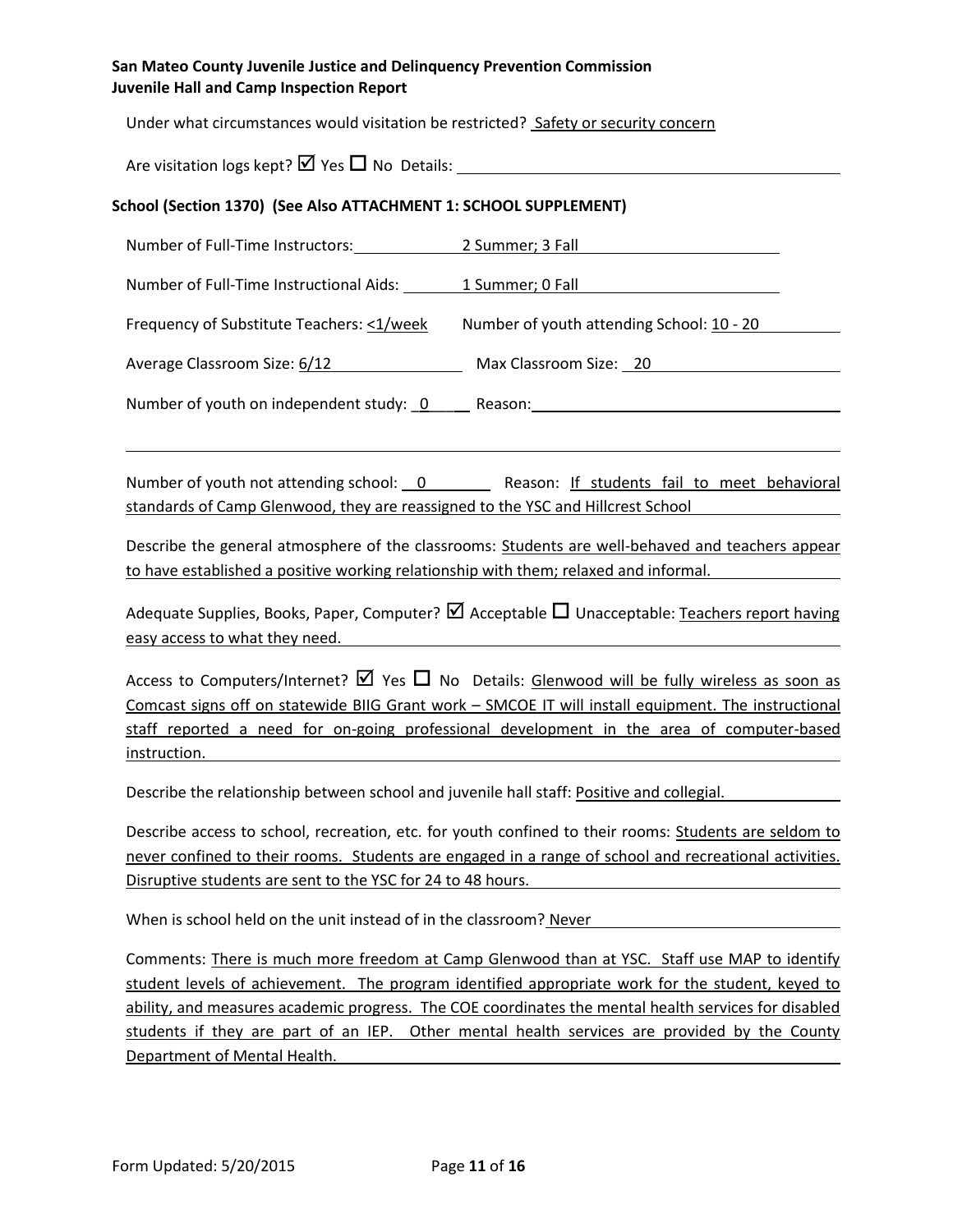Camp Glenwood School serves young men on the grounds of the San Mateo Hills on the San Francisco Peninsula. The environment is clean and well kept, though aged. Student work and projects are displayed in classrooms. Students and instructors take full advantage of their forest setting. Physical education often takes place out of doors and when the JJDPC inspection was conducted, faculty played baseball with the students. The school is fully wired for the internet. Camp Glenwood, along with sister schools, Hillcrest and Camp Kemp, are in the process of acquiring WASC accreditation.

### **Medical Health Services (Section 1400-1439)**

Describe the Health Services Staffing (number, qualifications): Nurse is on site once a week. Staff distributes medication

Describe Physical Health Screenings (Section 1430, 1432) (confidential, trained staff, access, etc.):

Done at YSC

Describe availability of Medical Health Services (how do youth request/receive care)

Youth put a medical request in the medical box and they let staff know that they did. If it is something serious staff will notify medical right away. For medical care, they bring youth to YSC. If it's an emergency, they bring them to the San Mateo medical center.

Describe availability of Dental Services (maintenance, for emergencies)

Staff bring them to YSC

Describe Medication Access & Distribution (Section 1438, 1439): The GS staff are trained once a year by the Nurses from YSC on how to distribute medication. The lead staff confirms the 4 rights: Right person, right time, right med, and right dosage. If a youth requests any other medications such as cold medicine or allergy pills, staff will contact the medical department and they will review the chart and then fax over a med sheet with the right medications to give the youth. If the illness is bad (flu, stomach virus) staff will put them on bed rest and they are checked every 15 minutes while being given plenty of fluids. Staff would then check their temperature every few hours.

Describe 24/7 on-call emergency medical and health services: They can call the San Mateo County Medical center late at night. If there is an emergency, they would call 911. San Mateo County Sheriff can also take youth to emergency room.

Comments:

### **Mental Health Services (Section 1437)**

Describe the Mental Health Staffing (number, qualifications): There is still only one half-time mental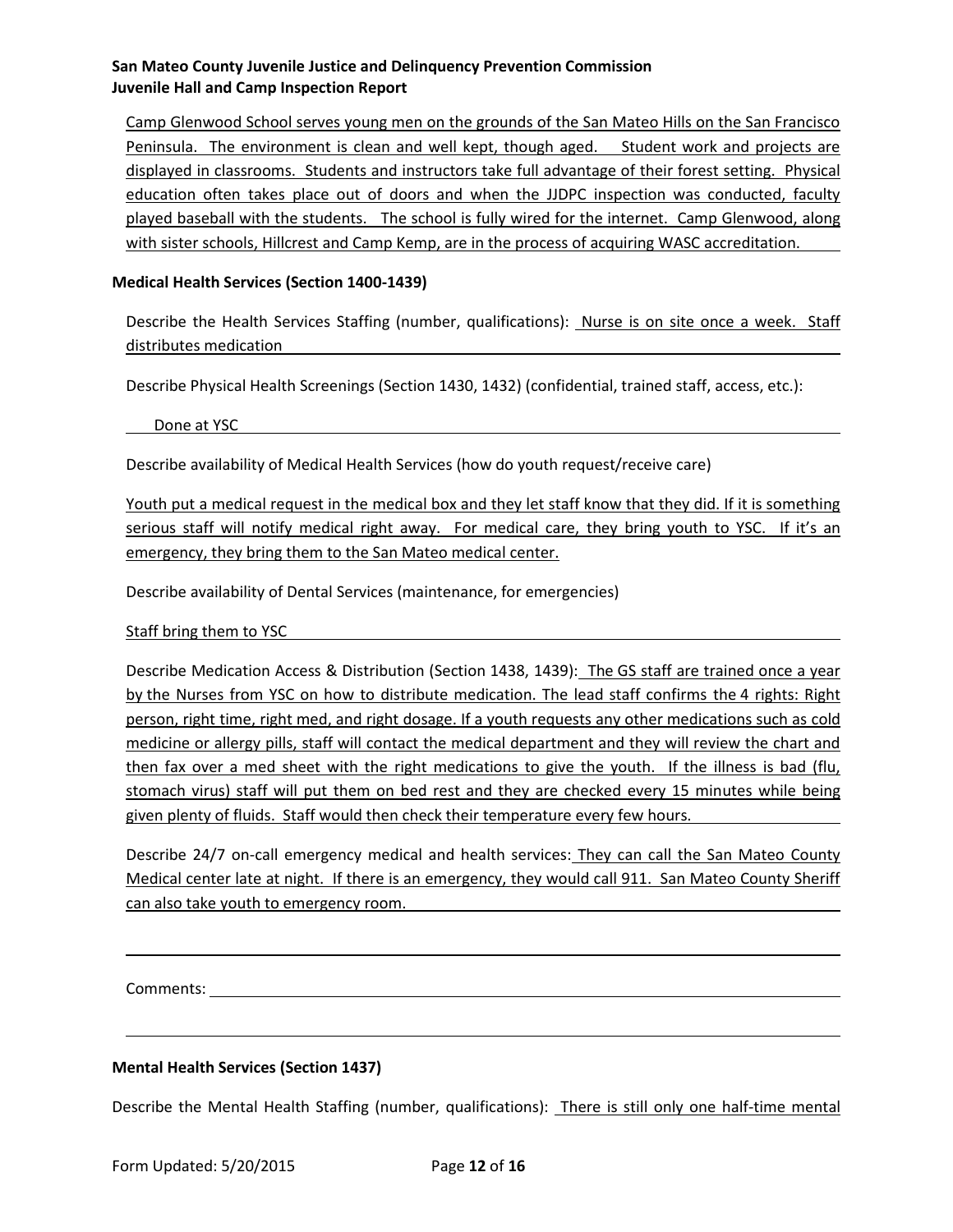health clinician there on staff (Marcos Chacon). He is a 20 hour per week employee who only comes in Tuesdays and Thursdays for clinical work and now Wednesdays for new multi-disciplinary team meetings (note that his 20 hours include commute time and meetings). There is one psychiatrist from BHRS who comes once every three weeks to monitor everyone's medications.

The ISMs reported an intention to hire one other mental health clinician based on what has been being said in general about the need to improve mental health services.

Jessica Wu, from StarVista, is funded to do work at Glenwood through StarVista's substance abuse contract with Probation and she has been providing individual therapy to the boys. Two of the boys we spoke to referred to having Jessica as their therapist and liking her. Marcos Chacon said that she is authorized to provide individual therapy through the substance abuse contract when there is a dual diagnosis situation. It sounded like Jessica works quite a bit there and Marcos mentioned working together with her on determining what's best for each youth

Describe Mental Health Screenings (confidential, trained staff, access, etc.):

There is a psychiatric evaluation only if the court orders it. Otherwise, Mr. Chacon reviews any relevant documents, including court orders.

How is crisis intervention handled? Youth report issues to Marcos or staff. If necessary, there is 24/7 mental health professional on call. Or they would take them to YSC if necessary .

What therapy services and preventative treatment is offered? *Individual therapy ; Two families have* started family therapy per court order, and three more were reported to be in progress on that. Drug and alcohol treatment is provided by StarVista's Insight's program.

Does the facility have a suicide prevention plan (Section 1329)?  $\boxtimes$  Yes  $\Box$  No Details:

Describe the 24/7 on-call mental health services: BHRS has a 24/7 on-call clinician

Comments:

**Overall Impressions, Comments, and/or Concerns**

General comments or concerns that should be noted that haven't already been addressed?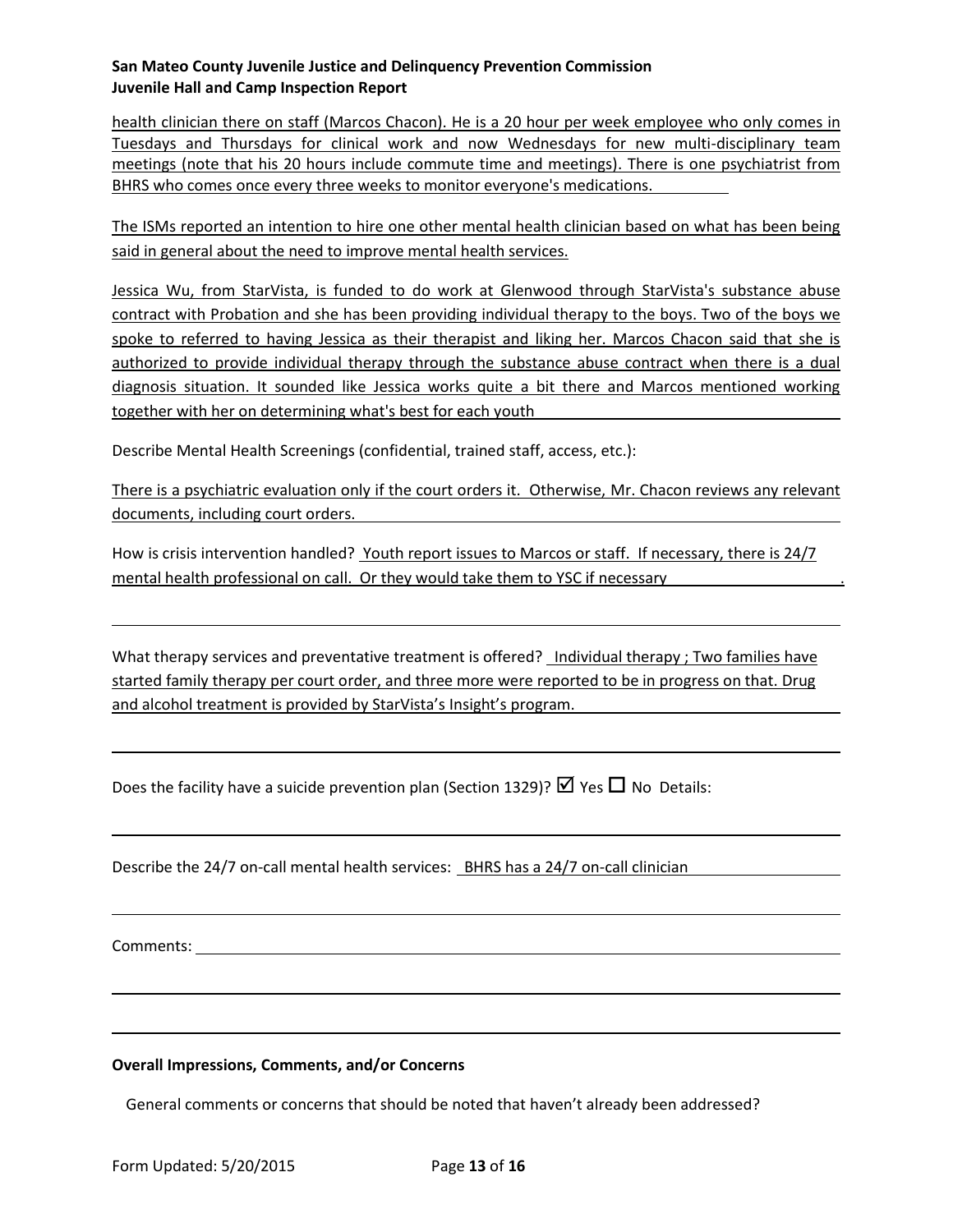Glenwood has applied for a grant that would fund a GS3 for furlough youth to help their transition back home. They are also hoping to get a grant to fund a shop teacher.

The numbers at Glenwood are currently quite low. As one staff member commented, it changes the atmosphere from feeling like a camp to feeling more like a group home. That staff member also commented that when the population is higher, youth can be more motivated by competition between the sections. Sections would compete to see who did the best job cleaning their unit, for example. And the section that came in last place didn't get the same perks that the other sections did. Because of these low numbers, there has also been a drop in fighting and disputes between the youth.

One staff member said that leadership is talking about the possibility of lowering the quality of the food at Glenwood to match the less fresh food in the YSC. The Commission would be concerned about any decrease in food quality.

The book collection looked quite old as well as small and limited. The library could use some more and newer books.

Summary: Overall impression of the program, areas of concern and areas of excellence:

We were impressed with Glenwood program and the dedication of their staff. They work hard to help the youth and always have a number of programs/projects that keep the youth engaged. There were a few minor areas of concern (as mentioned earlier in this report):

Follow up with (and support for) youth after they return home. We hope that the grant application for a GS3 to help with that transition will be successful.

Old and small library collection. The library could use more books.

The fact that there are low numbers have changed the character of the camp.

#### Signature of Commissioner(s) preparing this report:

Date: Date Date: Date: Date: /s/ Marianna Klebanov 1200 Date: 12/8/15

Form Updated: 5/20/2015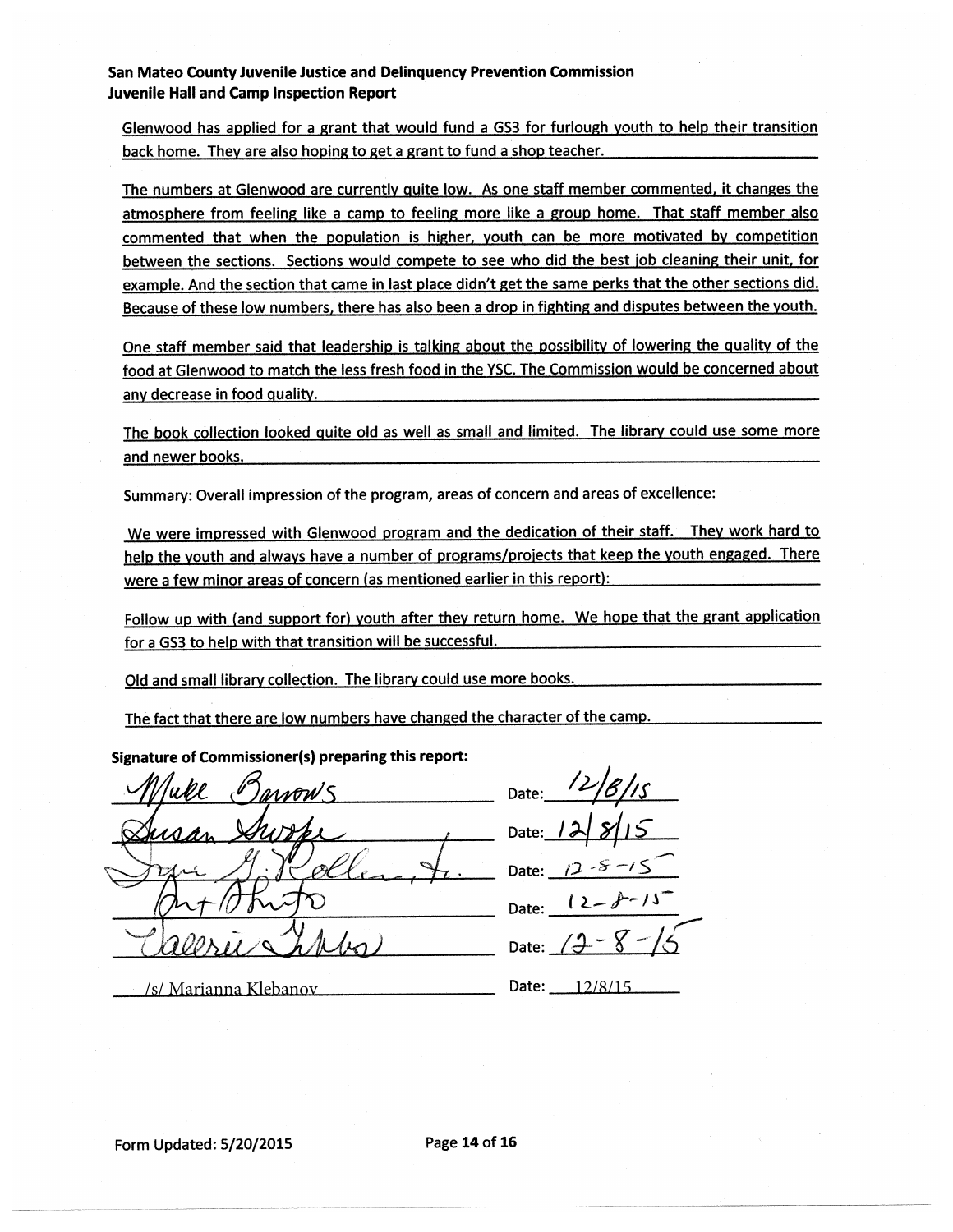# **ATTACHMENTS**

# **ATTACHMENT 1: SCHOOL SUPPLEMENT**

### **How/Where do students receive instruction when school is over-crowded or it is raining?**

Students are not confined to their room when it rains, as passage to their classroom are via a covered walkway.

### **How many minutes of instruction per week do students receive?**

All students receive the required minutes of instruction as stipulated in the California Education Code.

### **Do students attend school within three (3) days of placement?**

Students enrolling in Camp Glenwood School from San Mateo County benefit from an immediate electronic transfer of student records. (School transcript and required instructional modification in order to accommodate the educational needs of the student; i.e., English-Language and Special Education requirements.) It is the goal of the school to enroll and to develop an Educational Plan for all students within 3 days of placement.

# **How are limited English-speaking students identified and served? How soon are these services provided once the student has been identified as non English proficient.**

English-Language proficiency status is identified upon enrollment for all San Mateo County residents. Students are assessed in order to identify their English-Language proficiency if this information is not readily available from the home school district. All instructors are trained and qualified to provide instruction for students with limited English-language proficiency.

### **Propose areas of Commendation and improvement for the school program.**

*Commendation*: Camp Glenwood is commended for facilitating social, emotional, and educational growth for students. The school program is further recognized for establishing a partnership with San Mateo Community College to facilitate and support college entrance.

*Improvement*: It is recommended that staff be provided with on-going professional development in the area of computer-based instructional programs.

An ability to read, calculate and spell within the average range for the student's age is central to acquiring vocational skills and or to successfully complete high school. It is therefore recommended that the Individual Learning Plans developed for students be modified to include, by percentile, current levels of mastery of basic skills; reading, spelling, and mathematics.

### **Ask students about their school experience while attending Court Schools.**

• *What are you studying?* Students receive instruction in the core curriculum (math, science, English, and social science) and were engaged in math and English classes when observed.